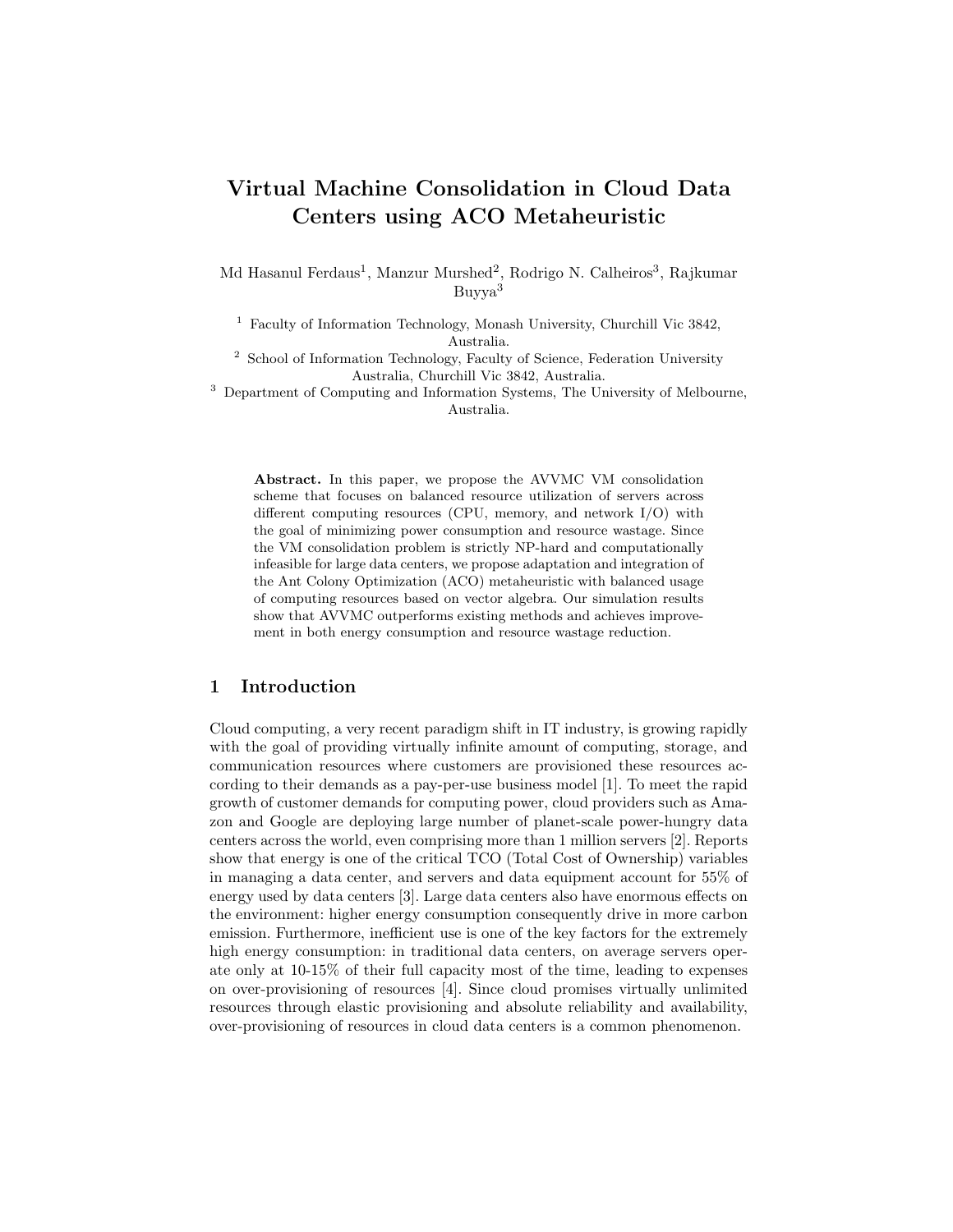Virtualization technologies allow data centers to address such resource and energy inefficiency by placing multiple Virtual Machines (VM) in a single physical server through live VM migration techniques. Reduction of energy consumption is achieved by switching idle physical servers to lower power states (e.g., suspended) while still preserving application performance requirements.

In this paper, we propose AVVMC, a VM consolidation algorithm that focuses on balanced resource utilization of servers for different resource types. We present adaptation techniques of the popular Ant Colony Optimization (ACO) [5] metaheuristic with vector algebra-based multi-dimensional server resource utilization capturing method [6]. Through simulation-based evaluation, we show that AVVMC outperforms four other existing VM consolidation methods in different performance metrics.

# 2 Related Works

VM consolidation techniques have been very attractive to reduce energy costs and increase resource utilization in virtualized data centers. Consequently, a good amount of research works have been done in this area and depending on the modeling techniques used, different problem solving techniques are proposed. Most of the works that apply greedy heuristics primarily model VM consolidation as variants of the bin packing problem and propose extensions of simple greedy algorithms such as First Fit Decreasing (FFD) [7], Best Fit [6], Best Fit Decreasing [8], and so on [9, 10]. However, as VM consolidation is a NP-hard problem, greedy approaches are not guaranteed to generate near optimal solutions. Moreover, most of the approaches use mean estimators that fail to capture the multi-dimensional aspect of server resource utilization [6].

Using constraint programming (CP) model, Van et al. [11] proposed VM provisioning and placement techniques to achieve high VM packing efficiency in cloud data centers. Entropy [12] is a server consolidation manager proposed for clusters with the goal of minimizing the number of active servers and VM migration overhead. However, by the use of CP the proposed frameworks effectively restrict the domain of the total number of servers and VMs in data center, and thus limit the search space.

Recently, ACO metaheuristics have successfully been used to address 1 dimensional bin packing problem and VM consolidation. Levine et al. [13] first proposed an ACO-based solution for bin packing problem combined with a local search algorithm. Later, Brugger et al. [14] used a later version of the ACO metaheuristic that demonstrated superior performance over genetic algorithm for large problem instances. Feller et al. [15] used another version of ACO to address VM consolidation and has shown better results than FFD. However, the evaluation is shown by varying only the number of cores demanded by VMs while keeping other resource demands unchanged and as a result the evaluation is simplified to one-dimensional resource. Another recent work [16] proposed a multi-objective ACO algorithm to reduce resource wastage and power consumption in cloud data centers. This work considers two types of resources (i.e.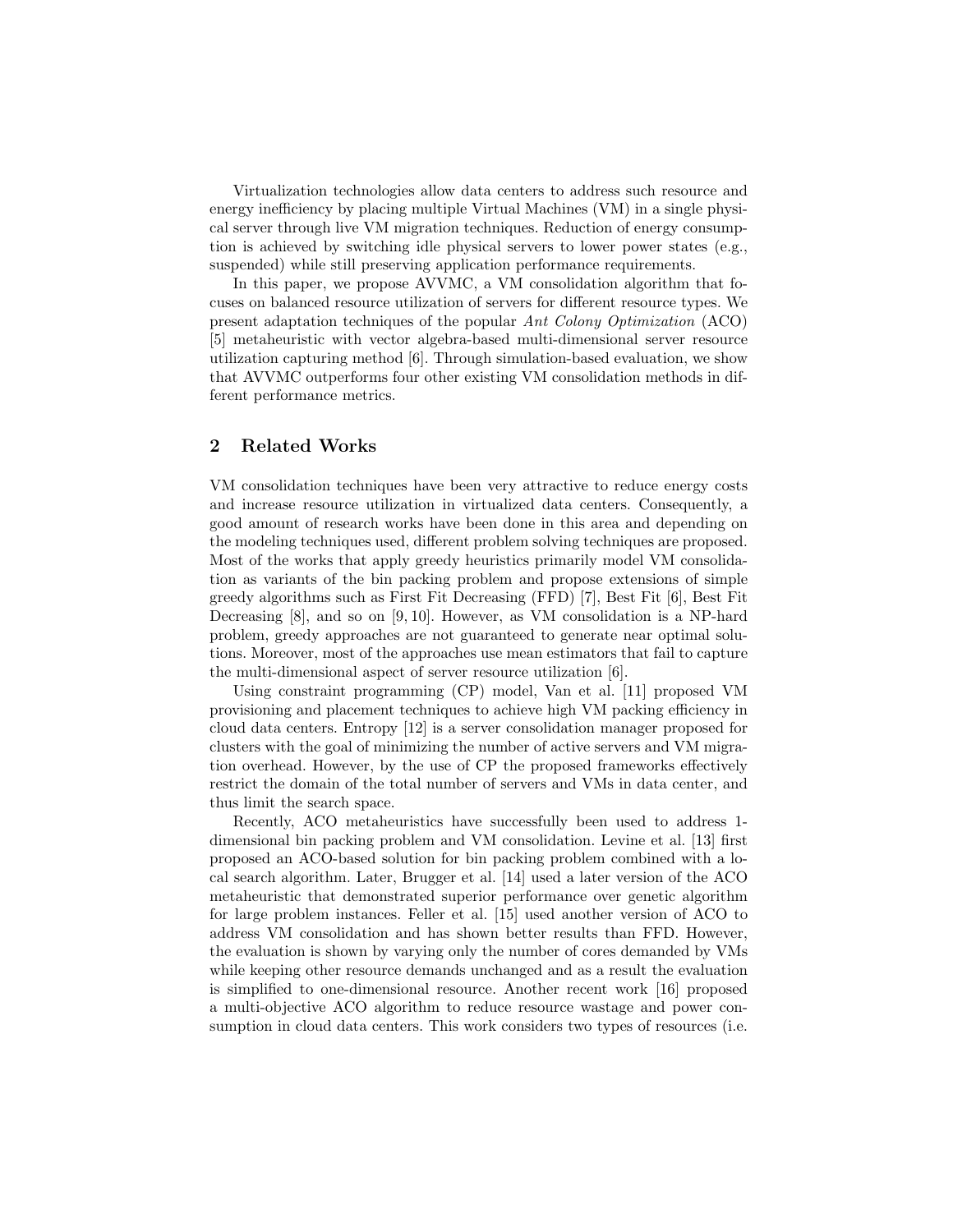CPU and memory) and demonstrates performance improvement over genetic and other ACO-based algorithms.

# 3 Virtual Machine Consolidation

Most of the popular cloud providers offer different categories of VMs with specification for each type of resource. These VM instances differ in their individual resource capacity: some instances are larger than others, whereas some instances have relatively higher capacity of one type of resource compared to other resources. Moreover, cloud VM instances host various types of applications and active VMs exhibit dynamic resource demands in run-time that can be captured and used to perform workload prediction and estimation [17]. Because of the above properties of VM instances and dynamic workloads, complementary resource demands across difference resource dimensions are common in cloud data centers [6]. Furthermore, as clouds offer an on-demand pay-as-you-go business model, customers can demand for creation and termination of any number of VMs according to their requirements. As a result, VMs are created and terminated in the cloud data centers dynamically, which causes resource fragmentation in the servers, and thus leads to degradation in server resource utilization. VM consolidation is a tool to address the above issues in virtualized data centers that tries to pack the active VMs in the minimum number of physical servers considering multi-dimensional resource demands with the goal of energy saving and maximization of server resource utilization.

## 3.1 Modeling VM Consolidation as Multi-dimensional Vector Packing Problem

Multi-dimensional Vector Packing Problem (mDVPP) is a NP-hard combinatorial optimization problem where a number of items have to be packed into the minimum number of bins provided that bins capacities are not violated [18]. We model the physical machines (PMs) as bins and the VMs as items to pack into the bins. Let  $P$  denotes the set of  $n$  PMs and  $V$  denotes the set of  $m$  VMs in the data center. The set of d types of resources available in the PMs is represented by R. Each PM  $P_i$  ( $P_i \in P$ ) has a d-dimensional Resource Capacity Vector (RCV)  $C_i = \langle C_i^1, \ldots, C_i^k, \ldots, C_i^d \rangle$ , where  $C_i^k$  denotes the total capacity of resource  $R_k$ of PM  $P_i$ . Similarly, each VM  $V_j$   $(V_j \in V)$  is represented by its d-dimensional Resource Demand Vector (RDV)  $D_j = \langle D_j^1, \ldots, D_j^k, \ldots, D_j^d \rangle$ , where  $D_j^k$  denotes the demand of resource  $R_k$  of VM  $V_j$ . The *Resource Utilization Vector* (RUV)  $U_i = \langle U_i^1, \ldots, U_i^k, \ldots, U_i^d \rangle$  of PM  $P_i$  is computed as the sum of the RDVs of the hosted VMs:

$$
U_i^k = \sum D_j^k \text{ for } \forall x_{i,j} = 1 \tag{1}
$$

where  $x$  is the *Placement Matrix* that models the VM-to-PM placements and is defined as follows:

$$
x_{i,j} = \begin{cases} 1 & \text{if } V_j \text{ is placed in } P_i \\ 0 & \text{otherwise} \end{cases}
$$
 (2)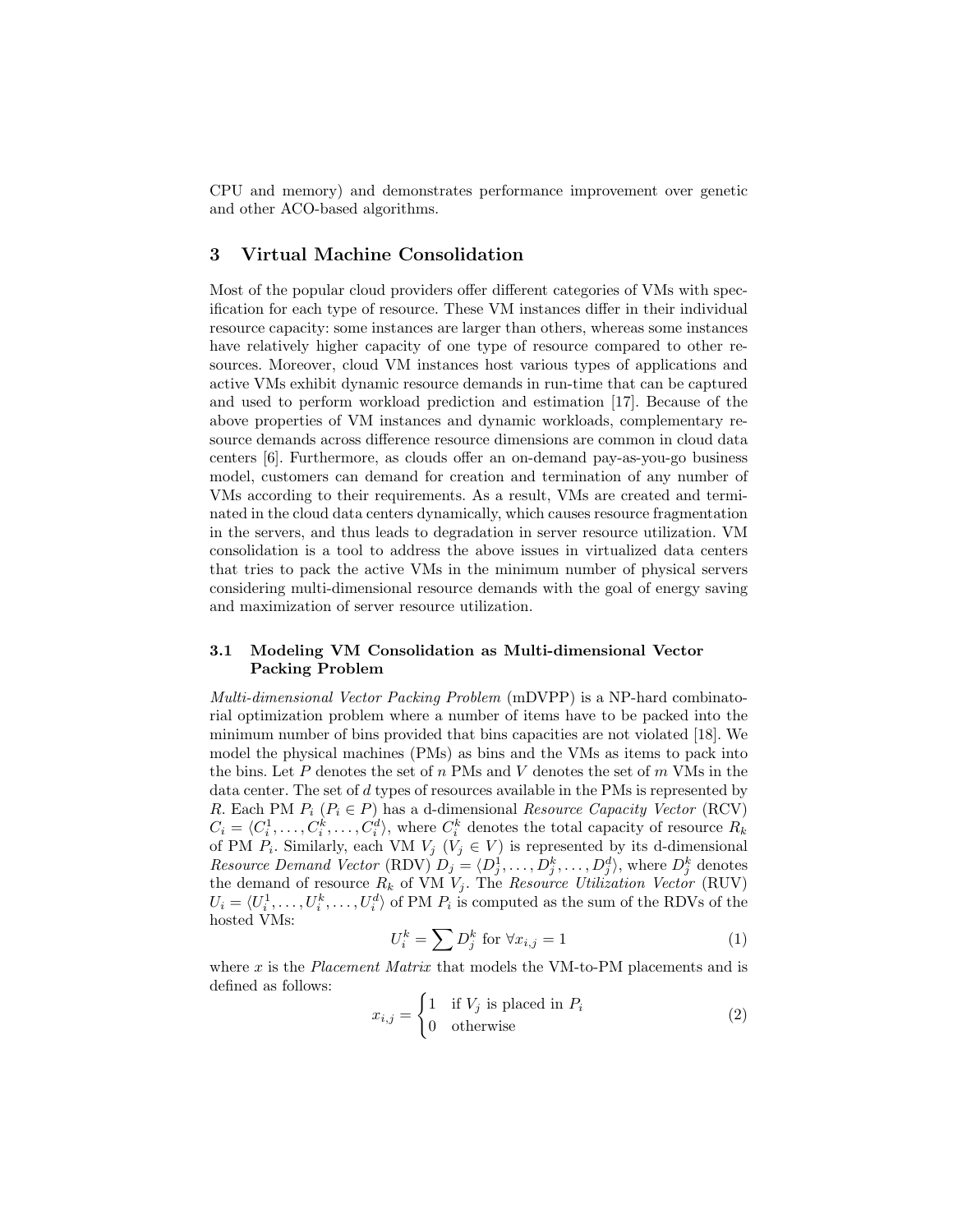We also introduce the PM Allocation Vector  $y$ , where each element  $y_i$  equals 1 if PM  $P_i$  is hosting at least 1 VM, or 0 otherwise:

$$
y_i = \begin{cases} 1 & \text{if } \sum_{j=1}^m x_{i,j} \ge 1 \\ 0 & \text{otherwise} \end{cases}
$$
 (3)

The goal of the AVVMC VM consolidation algorithm is to place the VMs in the available PMs in such a way that: 1) resource utilization of active PMs is maximized across all dimensions and 2) power consumption of active PMs is minimized. Since available models for server power consumption primarily focus on CPU utilization [19], any placement decision that results in lesser number of active PMs compared to others have higher resource utilization across all dimensions and lesser energy consumption. So, we formulate the objective function  $f$ as a single minimization function on y:

$$
min f(y) = \sum_{i=0}^{n} y_i
$$
\n(4)

Finally, the PM resource capacity constraint (i.e. for each resource type, demands  $D^k$  of hosted VMs not to exceed host PM's resource capacity  $C^k$ ) is expressed as follows:

$$
\sum_{j=1}^{m} D_j^k x_{i,j} \le C_i^k, \forall i \in \{1, ..., n\}, \forall k \in \{1, ..., d\}
$$
 (5)

And the following ensures that each VM is assigned to at most one PM:

$$
\sum_{i=1}^{n} x_{i,j} \le 1, \forall j \in \{1, \dots, m\}
$$
 (6)

### 3.2 Modeling Multi-dimensional Resource Utilization based on Vector Algebra

When placing VMs in a PM, capturing the measure of overall resource utilization for multiple resource types is one of the most important factors for any server consolidation algorithm: saturation of only one resource type can lead to no further improvement in utilization while leaving other types of resource underutilized. In order to capture both balanced and overall resource utilization, we augment and integrate the vector algebra-based complementary resource utilization capturing technique [6] in our ACO-based solution. Our model considers CPU, memory, and network I/O as relevant server resources in the context of VM consolidation. We consider storage resource is provided on-demand through SAN/NAS-based storage backbone (e.g., Amazon EBS). PM's normalized resource capacity is expressed as a unit cube (Resource Cube), with the three dimensions representing three types of resources. RCV and RUV represent the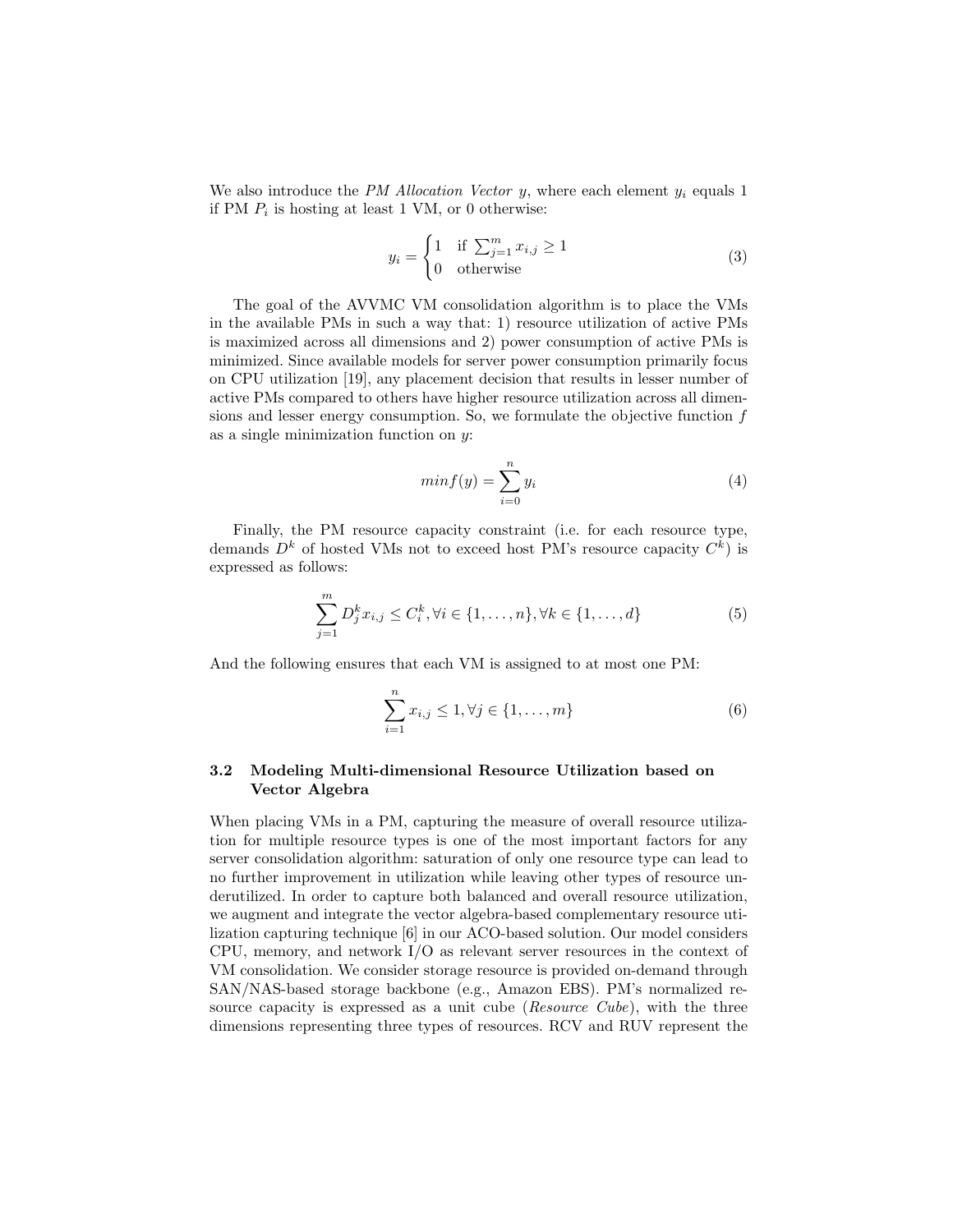total capacity and current resource utilization of PM, respectively. To capture the degree of imbalance in current resource utilization of a PM, the Resource Imbalance Vector (RIV) is used which is computed as vector difference between RUV's projection on RCV and RUV itself. Given  $RUV = C\hat{i} + M\hat{j} + I\hat{k}$  of a PM after placing a VM  $(C, M, \text{and } I$  are current utilization of CPU, memory, and network I/O),  $RIV = (C - H)\hat{i} + (M - H)\hat{j} + (I - H)\hat{k}$ , where  $H = (C + M + I)/3$ . When selecting VMs for placement in a PM, the VM that shortens the magnitude of RIV most is the VM that mostly balances the resource utilization of the PM across different dimensions. The magnitude of RIV is given by the following:

$$
magRIV = \sqrt{(C-H)^2 + (M-H)^2 + (I-H)^2}
$$
\n(7)

We use  $magRIV$  to define the heuristic information for the proposed AVVMC algorithm along with the overall resource utilization of PM (Eq. 13).

#### 3.3 Modeling Resource Utilization and Wastage

The overall resource utilization of PM  $p$  is modeled as the summation of the normalized resource utilization  $U_p^r$  of each individual resource  $r \in R$  (Eq. 1): Utilization<sub>p</sub> =  $\sum_{r \in R} U_p^r$ , where  $R = \{CPU, MEM, IO\}$ . Similarly, resource wastage is modeled as the summation of the remaining resources (normalized) of each individual resource:

$$
Wastage_p = \sum_{r \in R} (1 - U_p^r)
$$
\n<sup>(8)</sup>

#### 3.4 Modeling Power Consumption

Power consumption of servers is dominated by their CPU and can be expressed as a linear expression of CPU utilization [19]. So, we model the energy drawn by a PM p as a linear function of its CPU utilization  $U_p^{CPU} \in [0, 1]$ :

$$
E(p) = \begin{cases} E_{idle} + (E_{full} - E_{idle}) \times U_p^{CPU} & \text{if } U_p^{CPU} > 0\\ 0 & \text{otherwise} \end{cases}
$$
(9)

where  $E_{full}$  and  $E_{idle}$  are the average energy drawn when a PM is fully utilized (i.e. 100% CPU busy) and idle, respectively. Due to the non-proportional power usage (i.e. high idle power) of physical servers, we consider turning off or suspending idle servers after the VM placement. Therefore, the estimate of the total energy consumed by a  $VM$  placement decision  $x$  is computed as follows:

$$
E(x) = \sum_{p=1}^{n} E(p)
$$
\n(10)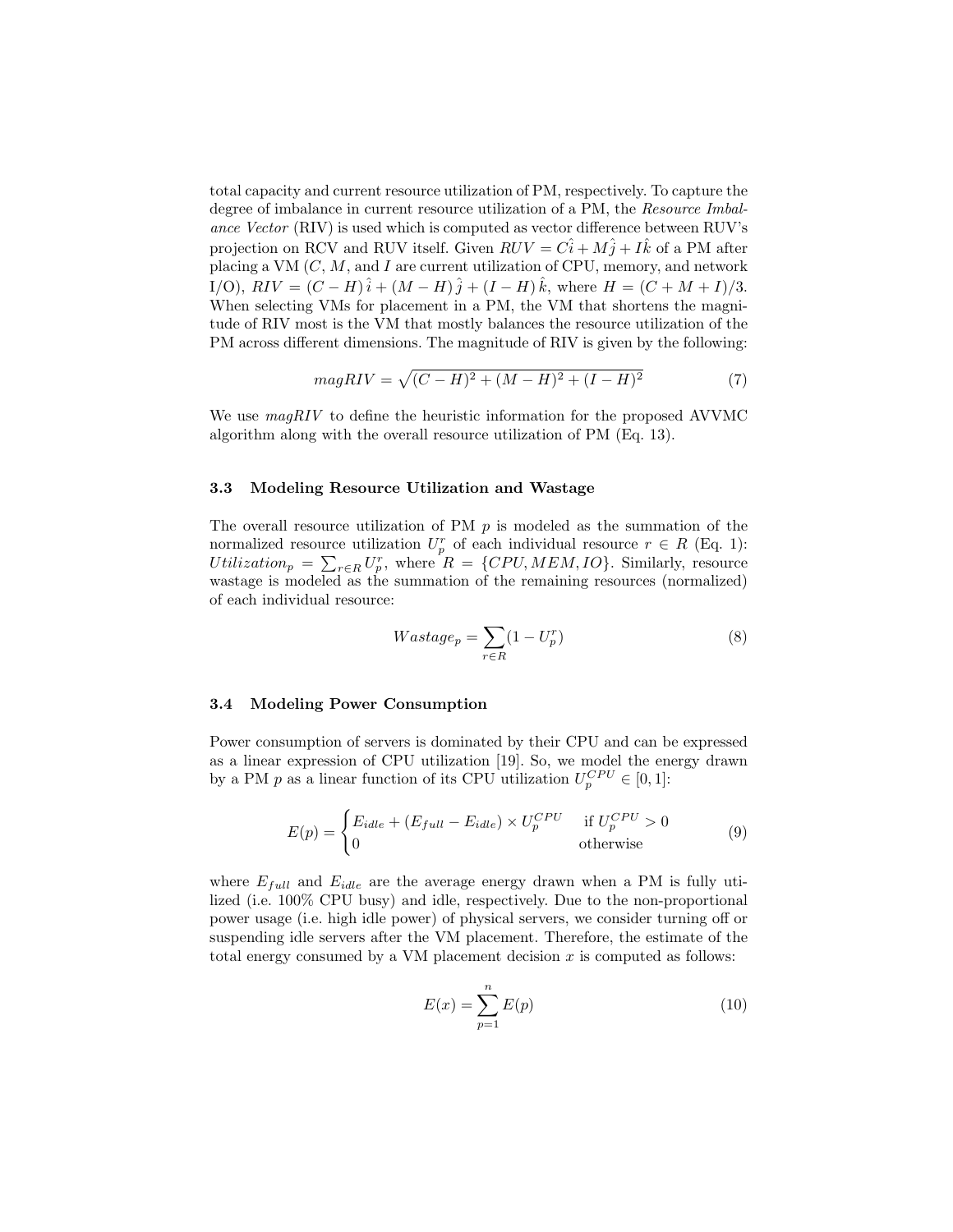## 4 Proposed Solution

#### 4.1 Adaptation of ACO Metaheuristic for VM Consolidation

ACO metaheuristics are computational methods that take inspiration from the foraging behavior of some ant species [5]. In ACO, a number of artificial ants build solutions to the considered optimization problem by choosing feasible solution components and exchanging information on the quality of these solutions via pheromone. In the proposed AVVMC algorithm, we adapt Ant Colony System (ACS) [20], a later version of ACO and consider each VM-to-PM assignment as a solution component. Pheromone levels are associated to all VM-to-PM assignments representing the desirability of assigning a VM to a PM (Eq. 11 and Eq. 18) and heuristic values are computed dynamically for each VM-to-PM assignment representing the favorability of assigning a VM to a PM in terms of both overall and balanced resource utilization of the PM (Eq. 13).

#### 4.2 AVVMC Algorithm

The AVVMC algorithm pseudocode is shown in Algorithm 1. Pheromone levels are implemented using a  $n \times m$  matrix  $\tau$ . Each ant starts with an empty solution, a set of PMs, and a randomly shuffled set of VMs [line 6-12]. Inside the while loop, an ant is chosen at random and is allowed to choose a VM to assign next to its current PM among all the feasible VMs (Eq. 16) using a probabilistic decision rule (Eq. 15) [line 11-22]. If the current PM is fully utilized or there are no feasible VMs left to assign to the PM, a new empty PM is taken to fill in [line 14-16].

When all the ants have finished building their solutions, all the solutions in the current cycle are compared to the so far found global-best-solution (GBS) against their achieved objective function values  $f$  (Eq. 4). The solution with minimum value of  $f$  is chosen as the current GBS [line 23-28]. The pheromone reinforcement amount is computed based on (Eq. 19) and the pheromone levels of each VM-PM pair is updated to simulate the pheromone evaporation and deposition according to (Eq. 18) [line 29-34]. The algorithm reinforces the pheromone values only on the VM-PM pairs that belong to the GBS. Afterwards, the whole process of searching new solutions repeats. The algorithm terminates when no further improvement in the solution quality is observed for the last  $nCycleTerm$ cycles [line 35]. Different parts of the algorithm are formally defined below.

Definition of Pheromone and Initial Pheromone Amount At the beginning of any ACO algorithm, ants start with a fixed amount of initial pheromone for each VM-PM solution component. Following the approach used in the original ACS algorithm [20], we use the measure of quality of the solution produced by a reference baseline algorithm (FFD heuristic based on  $L_1$  norm mean estimator) to compute the initial amount of pheromone:

$$
\tau_0 := PE_{FFDL1Norm} \tag{11}
$$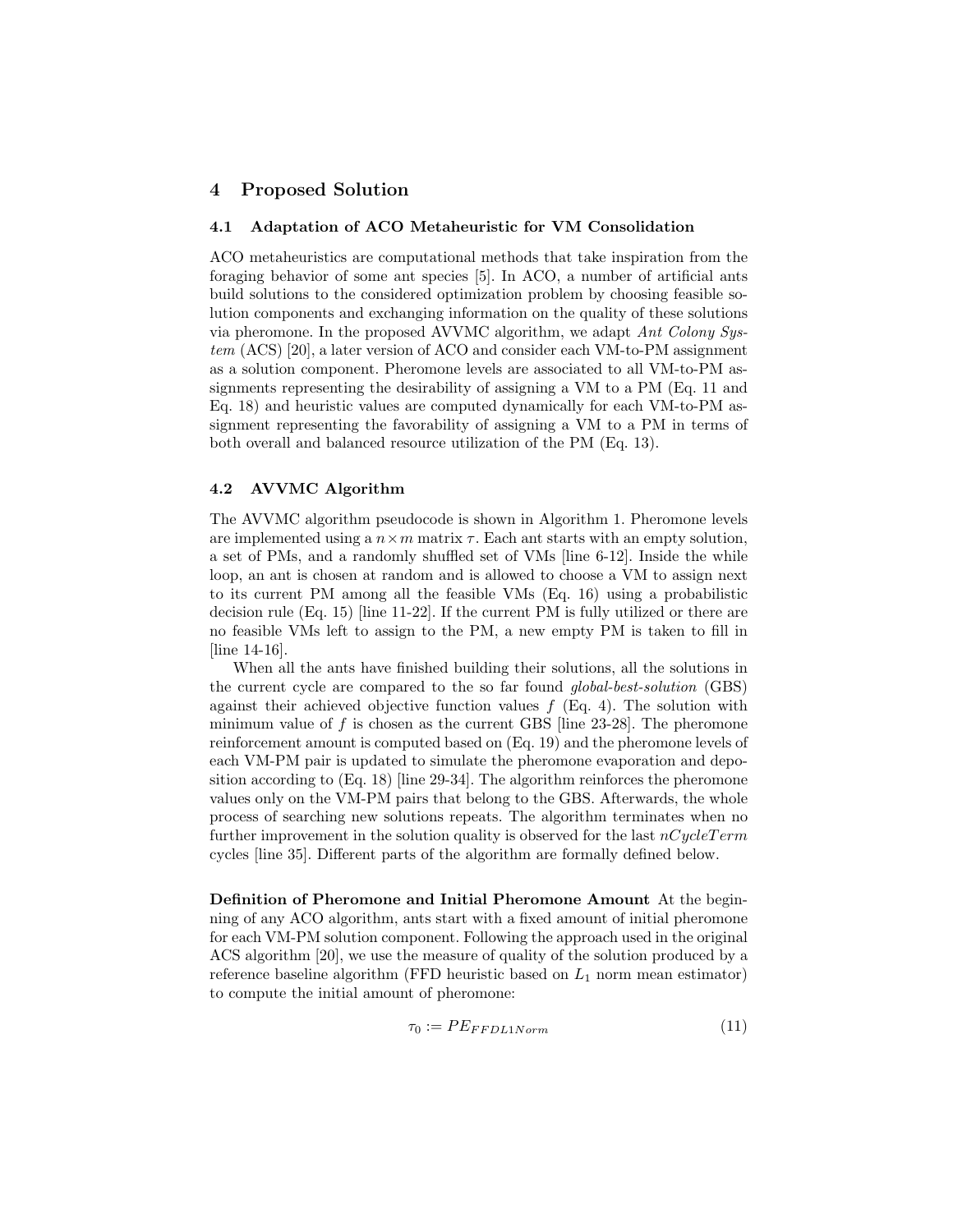#### Algorithm 1 The AVVMC Algorithm.

```
1: Input: Set of PMs \overline{P} and their RCV C_i, set of VMs V and their RDV D_j, set of ants antSet.
      Set of parameters \{nAnts, nCycleTerm, \beta, \omega, \delta, q_0\}2: Output: Global-best-solution GBS<br>3: Initialize parameters, set pherome
     Initialize parameters, set pheromone value for each VM-PM pair (\tau_{v,p}) to \tau_0, GBS :=
      \emptyset, nCycle := 0
 rac{4}{5}: repeat
5: for all ant \in antSet do<br>6: ant solution := \emptyset; ant<br>7: ant.p := 1; ant.vmlis<br>8: Shuffle ant.vmlist\mathit{ant.solution} := \emptyset; \mathit{ant.pmList} := Pant.p := 1; ant.vmList := V8: Shuffle ant.vmList<br>9: end for
9: end for<br>10: antList10: antList := antSet; nCycle := nCycle + 1<br>11: while antList \neq \emptyset do
11: while antList \neq \emptyset do<br>12: pick an ant at rand<br>13: if ant.vmList \neq \emptyset 1
                pick an ant at random from antList
13: if ant.vmList \neq \emptyset then<br>14: if FV_{ant}(ant.p) = \emptyset t
14: if FVar(ant.p) = \emptyset then<br>
15: ant.p := ant.p + 1<br>
16: end if
                         ant.p := ant.p + 116: end if<br>
17: Choose<br>
18: ant.sol<br>
19: else
                     Choose a VM v from FV_{ant}(ant.p) accord. to Eq. 15
                     ant.solution.x_{p,v} := 1; ant.vmList.remove(v)\begin{array}{ccc} 19: &\quad\text{else}\ 20: &\quad a\ 21: &\quad\text{end} \end{array}ant.solution.f := p; antList.remove(ant)21: end if<br>
22: end while<br>
23: for all ax<br>
24: if ant.<br>
25: GB,<br>
26: nC_3<br>
27: end if<br>
29: Compute
            end while
            for all ant \in antSet do
                if \emph{ant.solution}.f < GBS.f then
                     GBS \mathrel{\mathop:}= ant.solutionnCycle := 0end if
            end for
29: Compute \Delta \tau<br>30: for all p \in F30: for all p \in P do 31: for all v \in V31: for all v \in V do<br>32: \tau_{v,n} := (1 - \delta)32: \tau_{v,p} := (1 - \delta) \times \tau_{v,p} + \delta \times \Delta \tau_{v,p}<br>33: end for
33: end for
            end for
35: until nCycle = nCycleTerm
```
where  $PE_{FFDL1Norm}$  is the Packing Efficiency of the solution produced by the FFD heuristic. The PE of any solution sol produced by an algorithm is given by:

$$
PE_{sol} = \frac{nVM}{nActivePM} \tag{12}
$$

Definition of Heuristic Information During the solution building process, the heuristic value  $\eta_{v,p}$  represents a measure of benefit of selecting a solution component  $v - p$ . As the goal of AVVMC is to reduce the number of active PMs by packing VMs in a balanced way, we define the heuristic value favoring both balanced resource utilization in all dimensions and higher overall resource utilization:

$$
\eta_{v,p} = \omega \times |log_{10}mag RIV_p(v)| + (1 - \omega) \times Utilization_p(v) \tag{13}
$$

where  $magRIV_p(v)$  is the magnitude of RIV of PM p after assigning VM v to it (Eq. 7). Logarithm of  $magRIV_p(v)$  is taken to give higher heuristic values to the v-p pairs that result in smaller magnitudes of RIV. Utilization<sub>p</sub> $(v)$  is the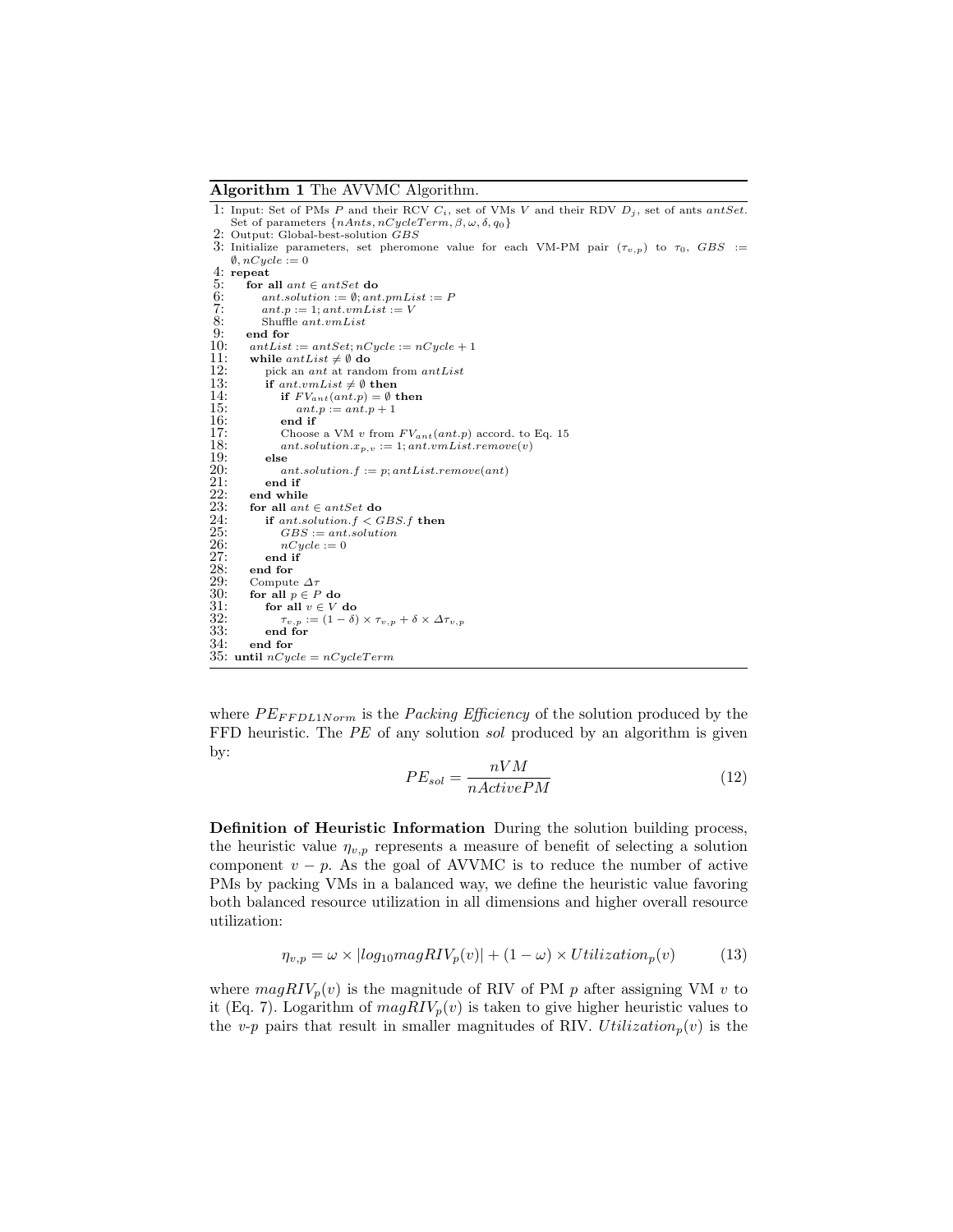overall resource utilization of PM  $p$  if VM  $v$  is assigned to it:

$$
Utilization_p(v) = \sum_{r \in R} (U_p^r + D_v^r)
$$
\n(14)

And  $\omega$  is a parameter that trades off the relative importance of balanced versus overall resource utilization as per our definition.

It can be shown that  $magRIV$  is in the interval  $[0.0, 0.82]$ . Since logarithm of zero is undefined, we used the range [0.001, 0.82] in the evaluation and thus  $\log_{10}magRIV$  results in the range [0.086, 3.0] which is compatible to Utilization<sub>p</sub> in terms of metric that results in the interval  $[0.0, 3.0]$ .

Pseudo-random Proportional Rule When constructing a solution, an ant  $k$  selects a VM  $s$  to be assigned to PM  $p$  with the following *pseudo-random* proportional rule [20]:

$$
s = \begin{cases} argmax_{v \in FV_k(p)} \{ \tau_{v,p} \times [\eta_{v,p}]^{\beta} \} & \text{if } q \le q_0 \\ S & \text{otherwise} \end{cases}
$$
(15)

where q is a random number uniformly distributed in [0, 1],  $q_0$  is a parameter in interval [0, 1],  $\tau_{v,p}$  is the current pheromone value associated with the v-p VM-PM pair (Eq. 18), and  $\beta$  is a non-negative parameter that determines the relative importance of pheromone amount versus heuristic value in the decision rule.  $F V_k(p)$  defines the list of feasible VMs for ant k to assign to PM p:

$$
FV_k(p) = \left\{ v \mid \sum_{p=1}^n x_{p,v} = 0 \bigwedge U_p^r + D_v^r \le C_p^r \text{ for } \forall r \in R \right\}
$$
 (16)

When  $q \leq q_0$ , then the v-p pair resulting highest  $\tau_{v,p} \times [\eta_{v,p}]^{\beta}$  value is chosen as the solution component (exploitation), otherwise a VM  $v$  is chosen with probability  $P_k(v, p)$  using the following random-proportional rule (exploration):

$$
P_k(v,p) = \begin{cases} \frac{\tau_{v,p} \times [\eta_{v,p}]^{\beta}}{\sum_{u \in FV_k(p)} \tau_{v,p} \times [\eta_{v,p}]^{\beta}} & \text{if } v \in FV_k(p) \\ 0 & \text{otherwise} \end{cases}
$$
(17)

Global Pheromone Update In order to favor the solution components of the GBS for subsequent iterations and to simulate pheromone evaporation, the global update rule is applied on the pheromone values of each  $v-p$  pair according to the following equation:

$$
\tau_{v,p} := (1 - \delta) \times \tau_{v,p} + \delta \times \Delta \tau_{v,p} \tag{18}
$$

where  $\delta$  is the global pheromone decay parameter  $(0 < \delta < 1)$  and  $\Delta \tau_{v,p}$  is the pheromone reinforcement applied to each  $v - p$  pairs and is computed as follows:

$$
\Delta \tau_{v,p} = \begin{cases} PE_{GBS} & \text{if } v - p \in GBS\\ 0 & \text{otherwise} \end{cases}
$$
 (19)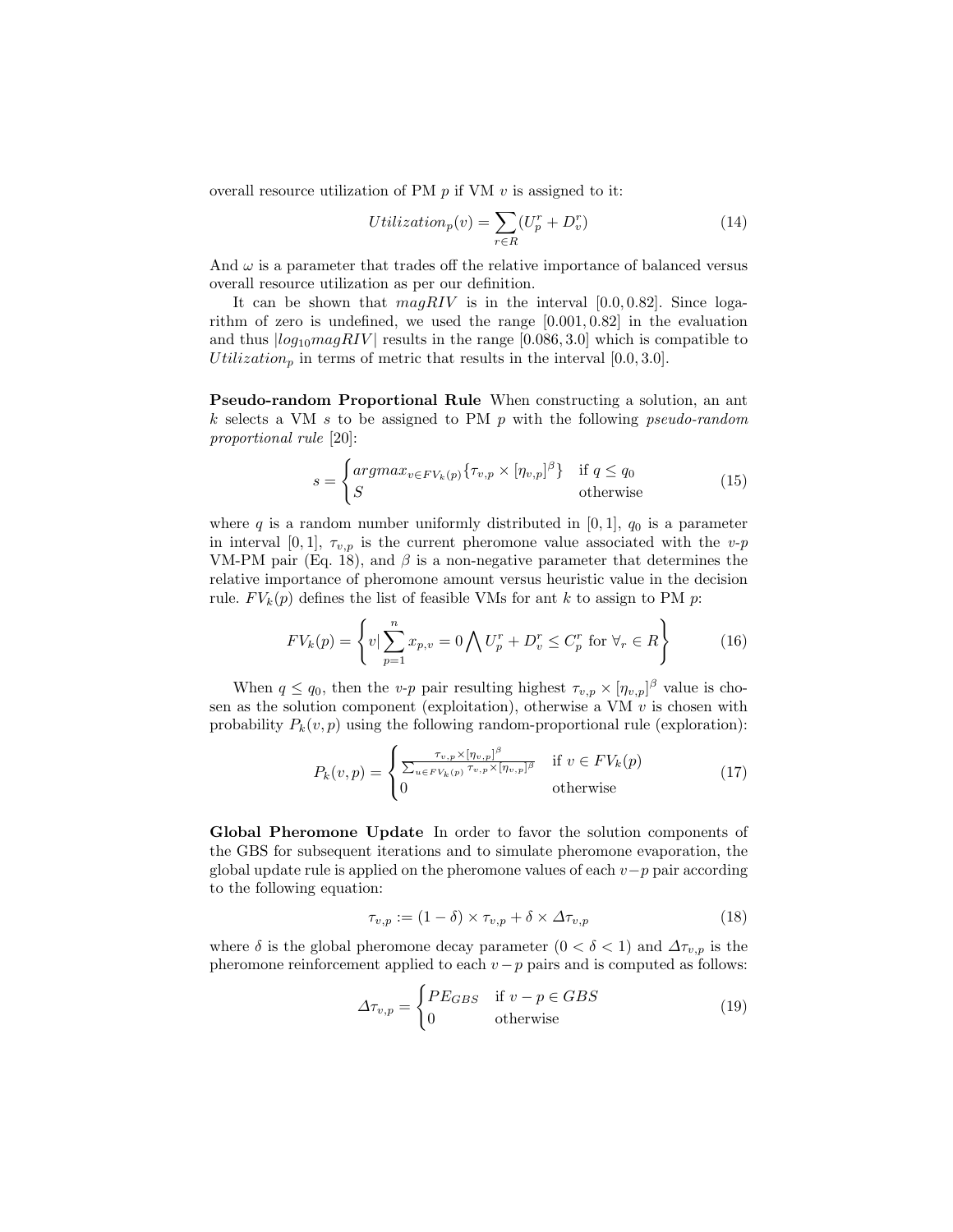### 5 Performance Evaluation

Because of the lack of access to large scale testbeds or real cloud infrastructures and ease of reproducibility, we resorted to simulation-based evaluation to compare the performance of the proposed AVVMC to the following existing works in literature: 1) an adapted version of Max-Min Ant System (MMAS) metaheuristic for VM consolidation (MMVMC) [15], 2) a greedy algorithm (Vector-Greedy) [6] for solving consolidation that uses vector algebra for mean estimation of multi-dimensional resources, 3) a modified version of the FFD algorithm (FFD-Volume) [7] that uses volume-based mean estimator, and 4) another modified FFD algorithm (FFD-L1Norm) based on  $L_1$  norm mean estimator.

The simulated data center consists of a cluster of homogeneous PMs and VM resource demand for each resource type is expressed in percentage of total resource capacity of PM. We used reference-based VM resource demands:  $Ref = z\%$  means each randomly generated VM resource demand  $D<sup>r</sup>$  falls in the interval [0, 2z] for  $r \in \{CPU, MEM, IO\}$ . Considering the fact that clouds deploy high-end servers and try to host as many VMs as possible in each active server to increase resource utilization, we conducted our simulation for the scenarios where expected average PE would be more than 4, otherwise there would not be much scope for consolidation and benefit of using specialized algorithms. Therefore, we used reference values of  $Ref = 10\%, 15\%, 20\%, \text{ and } 25\%$  with their corresponding expected average  $PE$  of 10, 6.7, 5, and 4. The simulation is conducted through 10 independent simulation runs and each run was repeated for 100 times and finally, the results are generated after taking their average.

The optimal values of the parameters used in AVVMC are measured through rigorous parameter sensitivity analysis in the preliminary phases of the experiment and are set as follows:  $nAnts = 5$ ,  $nCycleTerm = 5, \beta = 2, \delta = 0.5, q_0 = 0$ 0.8, and  $\omega = 0.5$ . Parameters for the other algorithms are taken as reported in the respective papers.

Table 1 summarizes performance of various algorithms for 1000 VMs in terms of 1) the number of active PMs, 2) achieved VM packing efficiency, and 3) power consumption according to the overall power consumption model (Eq. 10). For the purpose of simulation, we set  $E_{idle}$  and  $E_{full}$  to 162 watts and 215 watts, respectively as used by Gao et al. [16]. Table 1 shows that for all the four reference values, AVVMC outperforms other algorithms in all the above performance metrics. It also shows that AVVMC achieves PE near the expected average values. One interesting observation from column 6 of Table 1 is that AVVMC achieves comparatively better performance over MMVMC and VectorGreedy for larger reference values (i.e. larger VM sizes), whereas it achieves comparatively better performance over FFD-based algorithms for smaller reference values (i.e. smaller VM sizes). The reason is that metaheuristic-based solutions have higher flexibility to refine the solutions for smaller reference values (i.e. when higher number of VMs can be packed in a single PM) compared to larger reference values. On the other hand, FFD-based greedy solutions achieve higher overall resource utilization and need lesser number of active PMs for larger reference values (i.e. when VMs are larger).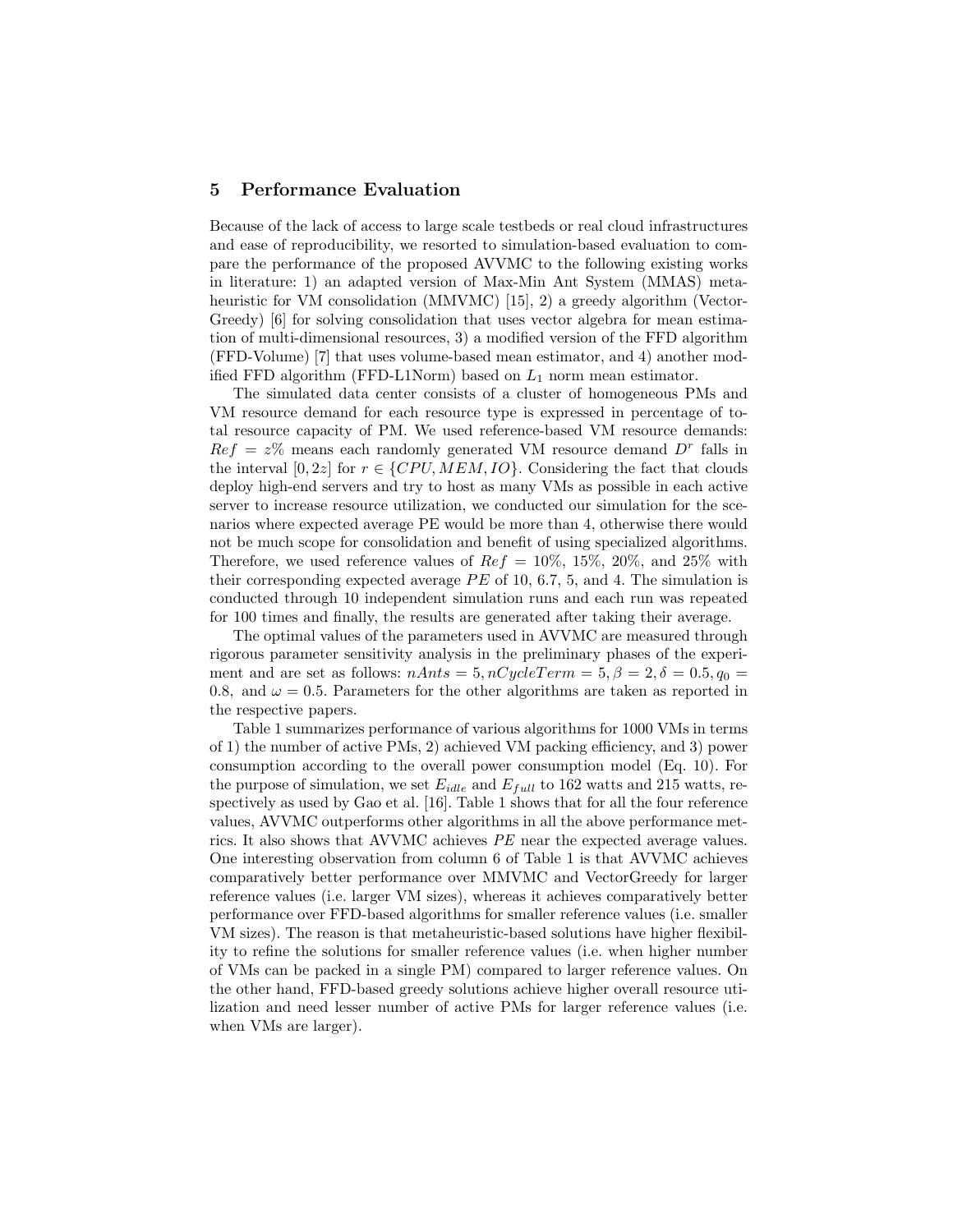| $\overline{\text{Ref}}$ | Algorithm          | #   |       | Active Achieved Power Con. | $\%$ Imp. |
|-------------------------|--------------------|-----|-------|----------------------------|-----------|
|                         |                    | PМ  | PЕ    | $(W_{att})$                | (Power)   |
| 10%                     | <b>AVVMC</b>       | 100 | 10.00 | 21280.03                   |           |
|                         | MMVMC              | 103 | 9.71  | 21759.55                   | 2.20      |
|                         | $\rm VectorGreedy$ | 108 | 9.26  | 22582.51                   | 5.77      |
|                         | FFDL1Norm          | 117 | 8.55  | 23927.11                   | 11.06     |
|                         | FFDVolume          | 118 | 8.47  | 24165.25                   | 11.94     |
| 15%                     | <b>AVVMC</b>       | 156 | 6.41  | 33114.59                   |           |
|                         | MMVMC              | 163 | 6.13  | 34331.21                   | 3.54      |
|                         | $\rm VectorGreedy$ | 167 | 5.99  | 34990.55                   | 5.36      |
|                         | FFDL1Norm          | 178 | 5.62  | 36824.39                   | 10.07     |
|                         | FFDVolume          | 177 | 5.65  | 36594.35                   | 9.51      |
| 20%                     | <b>AVVMC</b>       | 215 | 4.65  | 45244.68                   |           |
|                         | MMVMC              | 226 | 4.42  | 46945.68                   | 3.62      |
|                         | VectorGreedy       | 240 | 4.17  | 49225.02                   | 8.09      |
|                         | FFDL1Norm          | 242 | 4.13  | 49628.40                   | 8.83      |
|                         | FFDVolume          | 242 | 4.13  | 49677.00                   | 8.92      |
| 25%                     | <b>AVVMC</b>       | 267 | 3.75  | 56325.08                   |           |
|                         | MMVMC              | 286 | 3.50  | 59438.72                   | 5.24      |
|                         | $\rm VectorGreedy$ | 310 | 3.23  | 63289.46                   | 11.00     |
|                         | FFDL1Norm          | 296 | 3.38  | 61008.50                   | 7.68      |
|                         | FFDVolume          | 296 | 3.38  | 61099.22                   | 7.81      |

Table 1. Simulation results across various performance metrics.



Fig. 1. Bar chart representation of total resource (normalized) wastage of AVVMC and other algorithms.

Fig. 1 shows a bar chart representation of the total resource (normalized in percentage) wastage of active PMs that host 1000 VMs according to (Eq. 8) for the VM placement solutions produced by the different consolidation algorithms. The figure shows that AVVMC significantly reduces the resource wastage compared to other algorithms. This is because AVVMC tries to improve the overall resource utilization with preference to consolidate VMs with complementary resource demands in each server and thus reduces resource wastage across different resource dimensions.

In order to assess AVVMC for time complexity, simulation is conducted for larger number of VMs and the solution computation time is plotted (Fig. 2). The algorithm is written in Java language and ran on a Dell Workstation having Intel Core i5-2400 3.10 GHz CPU (4 cores), and 4 GB of RAM. It is observed that computation time increases non-linearly with the number of VMs with small gradient and for 2000 VMs, AVVMC takes around 25 seconds on average.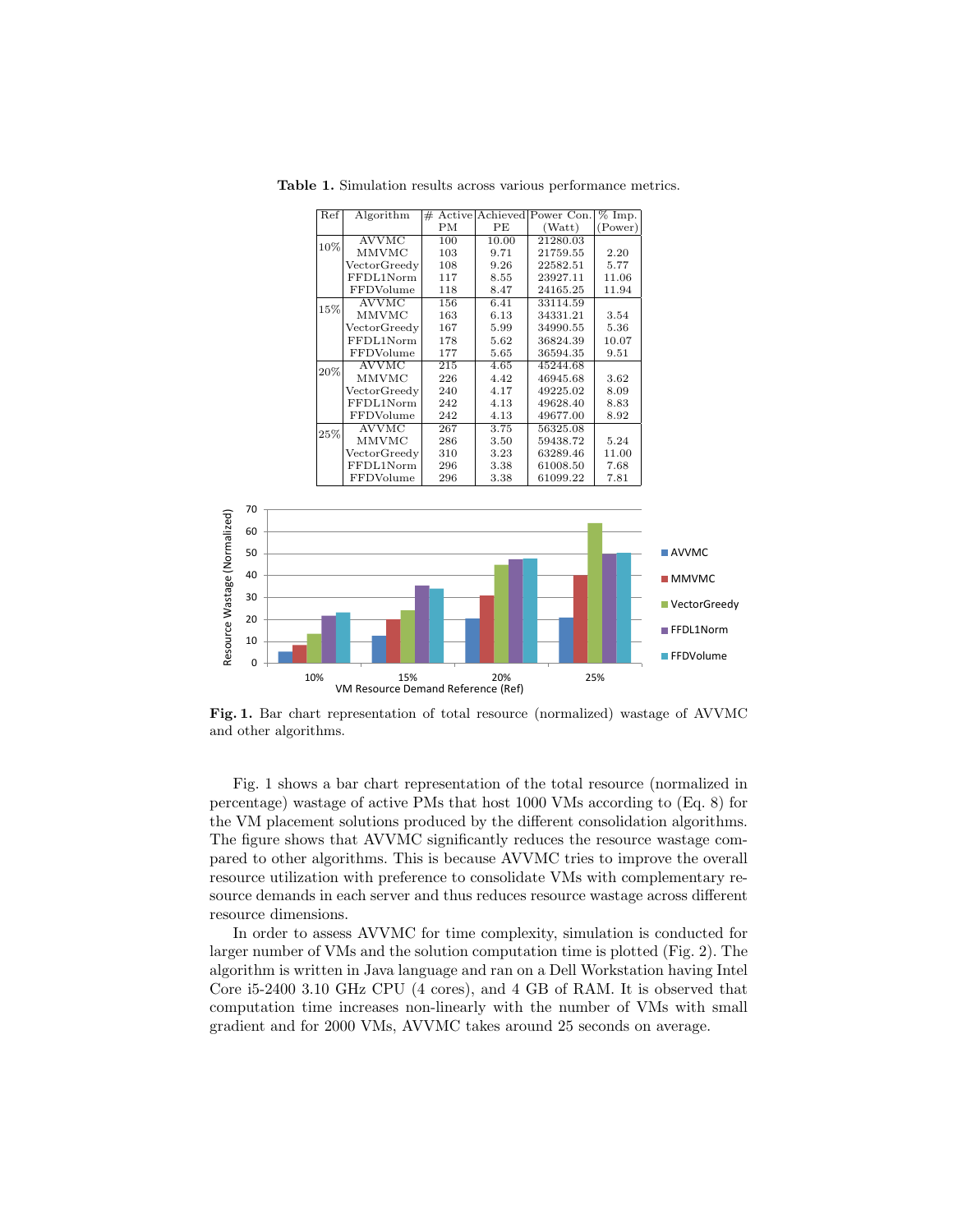

Fig. 2. Solution computation time of AVVMC for large problem instances.

## 6 Conclusions and Future Work

In this paper, we presented several aspects of server resource utilization and consolidation, and proposed an ACO metaheuristic-based server consolidation mechanism to address both power consumption and resource wastage minimization in large virtualized data centers. We presented performance evaluation by comparing the proposed technique with some of the recent techniques proposed in the literature. We also showed evaluation of time complexity of solution computation and argued about the feasibility and effectiveness of the algorithm for cloud data centers.

As future work, we plan to incorporate mechanisms for efficient network resource utilization in cloud infrastructures during VM placement and consolidation decisions. We also expect to consider current VM assignments and reconfiguration (including VM live migrations) overheads during VM placement decision making phase. In this way, an overall VM placement framework will be designed and implemented that will be aware of both energy consumption and compute-network resource utilization.

## References

- 1. Buyya, R., Yeo, C.S., Venugopal, S., Broberg, J., Brandic, I.: Cloud computing and emerging IT platforms: Vision, hype, and reality for delivering computing as the 5th utility. Future Generation Computer Systems  $25(6)$  (2009) 599–616<br>Miller, R.: Ballmer: Microsoft has 1 million se
- 2. Miller, R.: Ballmer: Microsoft has 1 million servers. http://www.datacenterknowledge.com/archives/2013/07/15/ballmer-microsofthas-1-million-servers/ (July 2013)
- 3. Perspectives, I.: Using a Total Cost of Ownership (TCO) model for your data center. http://www.datacenterknowledge.com/archives/2013/10/01/using-atotal-cost-of-ownership-tco-model-for-your-data-center/ (October 2013)